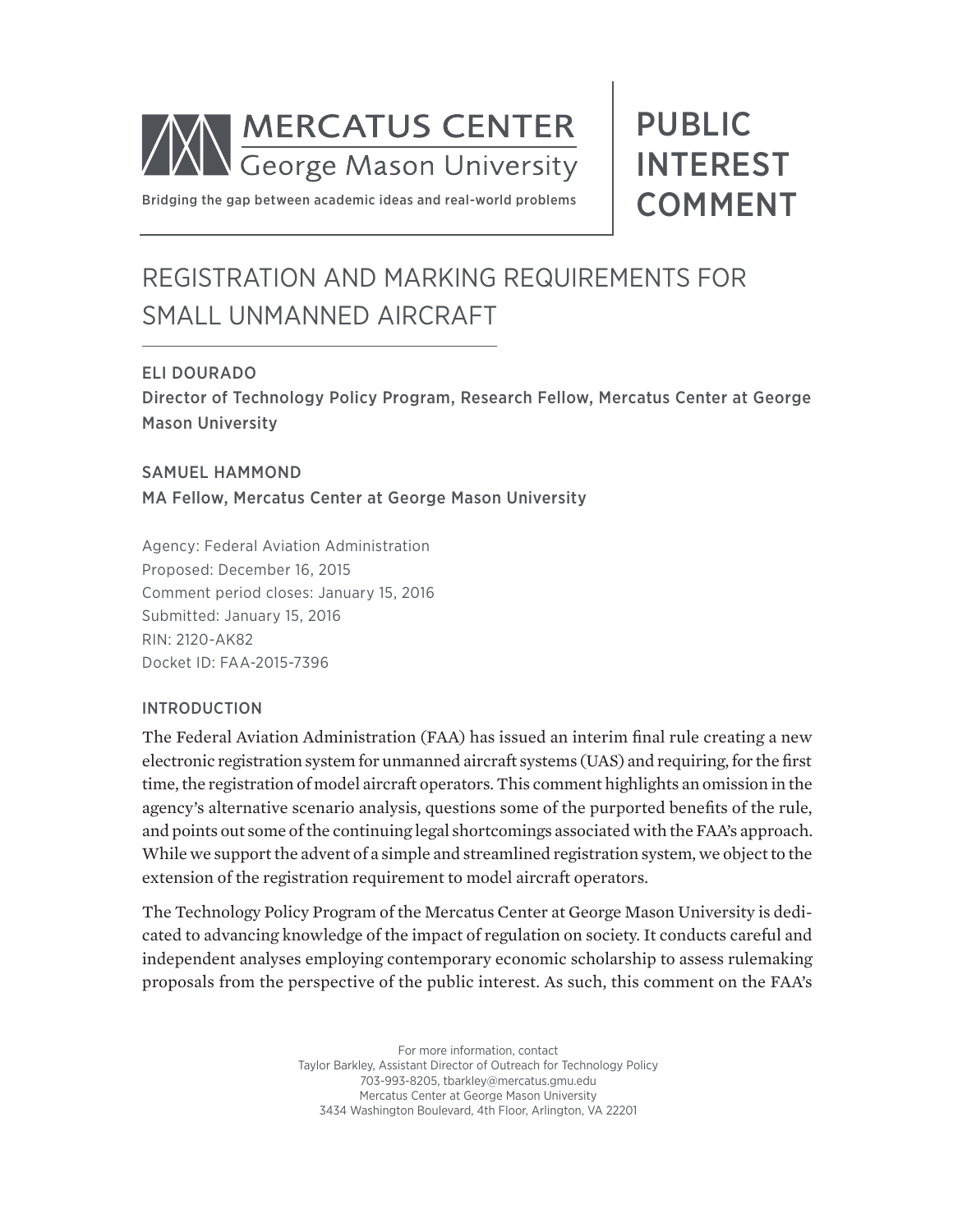interim final registration and marking requirements for small unmanned aircraft does not represent the views of any particular affected party or special interest group but is designed to assist the administration as it carries out Congress's mandate to safely, efficiently, and legally integrate UASs into the National Airspace System.

## PROBLEMS WITH THE REGULATORY EVALUATION

## 1. The agency fails to consider all regulatory alternatives.

The FAA's regulatory evaluation of its interim final rule (IFR) is inadequate in many crucial respects. First and most importantly, it does not fulfill the agency's obligation, under Executive Order 12866, to "assess all costs and benefits of available regulatory alternatives, including the alternative of not regulating." In particular, the agency ignores the alternative of proceeding with its new electronic registration scheme for drones, but continuing to exempt model aircraft operators from the registration requirement.

This omission is conspicuous. The agency evaluates the benefits and costs of its IFR, of the status quo paper-based registration system, and of an alternative that is paper-based but also imposes a new registration burden on model aircraft operators. There are two parameters that the FAA appears to be considering at the same time: 1) whether to create a new, electronic registration scheme for UAS, and 2) whether to require model aircraft operators to register. These two parameters can be visualized in a 2x2 matrix (table 1), producing four possible alternatives, of which the FAA evaluates three. Yet it is the fourth alternative—in which a new electronic registration scheme is developed, yet without any new burdens on model aircraft operators—that by the FAA's own estimates has the lowest quantifiable costs.

### TABLE 1. REGISTRATION PARAMETERS MATRIX

|                                           | Model aircraft operators<br>must register | Model aircraft operators continue to be<br>exempt from registration requirements |  |
|-------------------------------------------|-------------------------------------------|----------------------------------------------------------------------------------|--|
| Paper-based<br>registration               | FAA's rejected alternative                | Status quo                                                                       |  |
| <b>Electronic registration</b><br>for UAS | <b>IFR</b>                                | Conspicuously missing from<br>the regulatory evaluation                          |  |

Source: Authors' summary of FAA regulatory evaluation. Federal Aviation Administration, "Interim Final Rule Regulatory Evaluation—Registration and Marking Requirements for Small Unmanned Aircraft," December 16, 2015.

Quantitative cost estimates for the omitted alternative can easily be derived from the FAA's own analysis of the other three alternatives. Using table 9 of the regulatory evaluation and subtracting the modeler costs from total costs, we estimate the total and discounted costs of the alternative scenario as follows in table 2: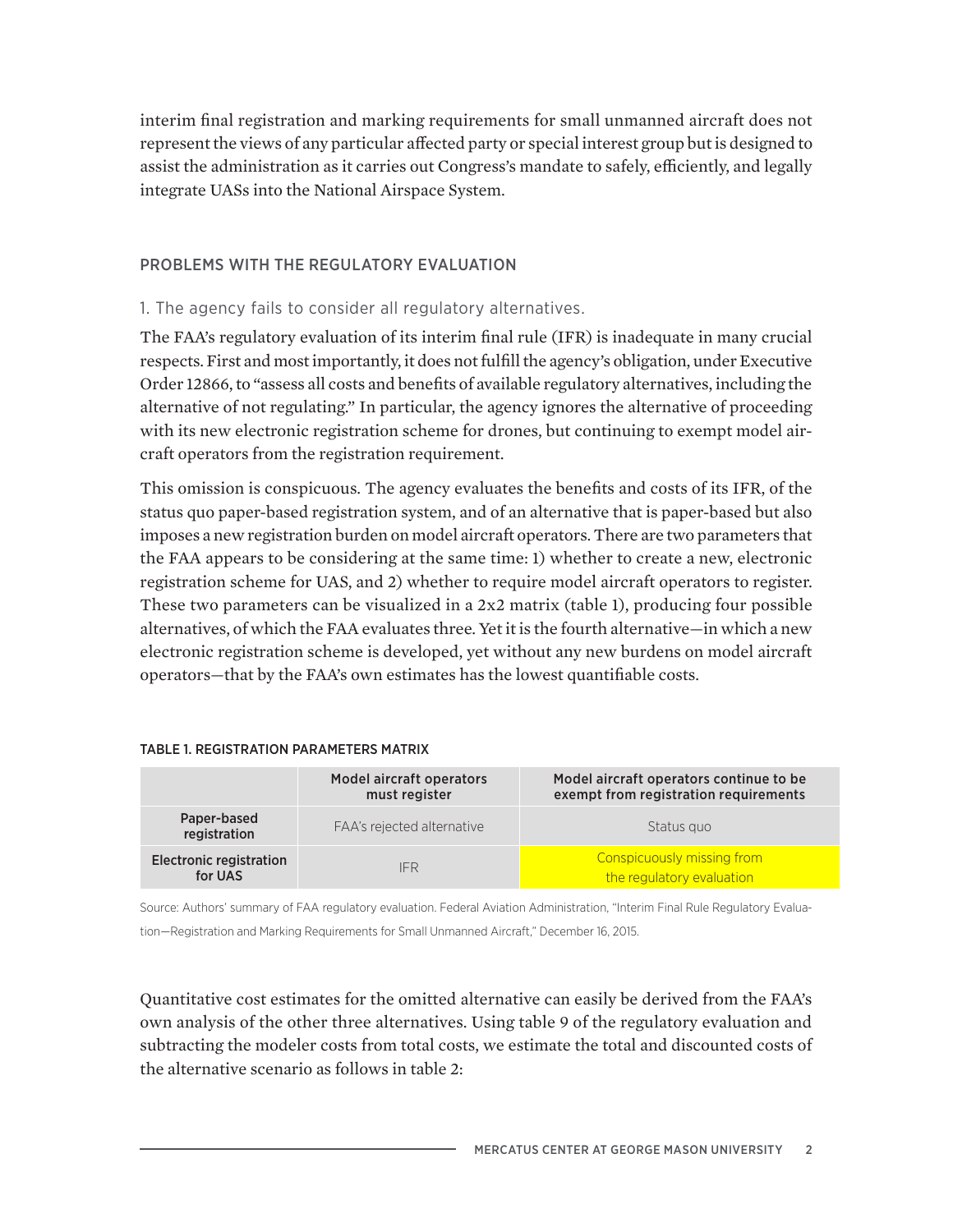#### TABLE 2. WEB-BASED REGISTRATION COSTS SUMMARY

| Year         | <b>Total Costs</b><br>\$M) | 7% P.V. |
|--------------|----------------------------|---------|
| 2015         | 3.9                        | 3.9     |
| 2016         | 5.9                        | 5.5     |
| 2017         | 7.7                        | 6.7     |
| 2018         | 10.5                       | 8.6     |
| 2019         | 10.3                       | 7.9     |
| 2020         | 10.2                       | 7.3     |
| <b>Total</b> | 48.5                       | 39.8    |

Source: Authors' calculations based on table 9 of FAA regulatory evaluation.

For our estimate, we assume that 100 percent of the system costs associated with electronic registry continue to be necessary, despite the lower quantity of registrants. Our estimate, therefore, is quite conservative. Shown in table 3, the total discounted cost of the omitted alternative compares favorably with that of the other alternatives:

#### TABLE 3. REGISTRATION COST MATRIX

|                                           | <b>Model aircraft operators</b><br>must register | Model aircraft operators continue to be<br>exempt from registration requirements |  |
|-------------------------------------------|--------------------------------------------------|----------------------------------------------------------------------------------|--|
| Paper-based<br>registration               | \$627.3 million                                  | \$305.1 million                                                                  |  |
| <b>Electronic registration</b><br>for UAS | \$45.7 million                                   | \$39.8 million                                                                   |  |

Source: FAA regulatory evaluation and authors' calculations.

To fulfill its obligation under the law, we expect the FAA to fully evaluate this alternative without prejudice.

Having reviewed the outpouring of public comments regarding UAS registration, it is that clear that model UAS registration is the most controversial element of 14 C.F.R. part 48. Instead of conducting an evaluation of the necessity of this controversial element, the FAA has structured its analysis so that the cost saved by modernizing 14 C.F.R. part 47 registration for nonmodel UAS is doing all the work. The agency's only nod to the model UAS registration controversy is to adopt an alternative scenario in which model aircraft operators have to register using an archaic paper-based system.<sup>1</sup> To fulfill both the letter and spirit of regulatory evaluation requirements, the FAA must consider the alternative of creating a new electronic registration system while preserving the exemption for model aircraft operators.

<sup>1.</sup> The IFR evaluation technique is problematic insofar as it can be modified to justify any conceivable registration method. For instance, the evaluation could have similarly justified instituting the paper-based system by comparing it favorably to an even more costly stone-and-chisel-based system. In either case, the question "do the benefits of consumer UAS registration outweigh the costs?" remains completely unaddressed.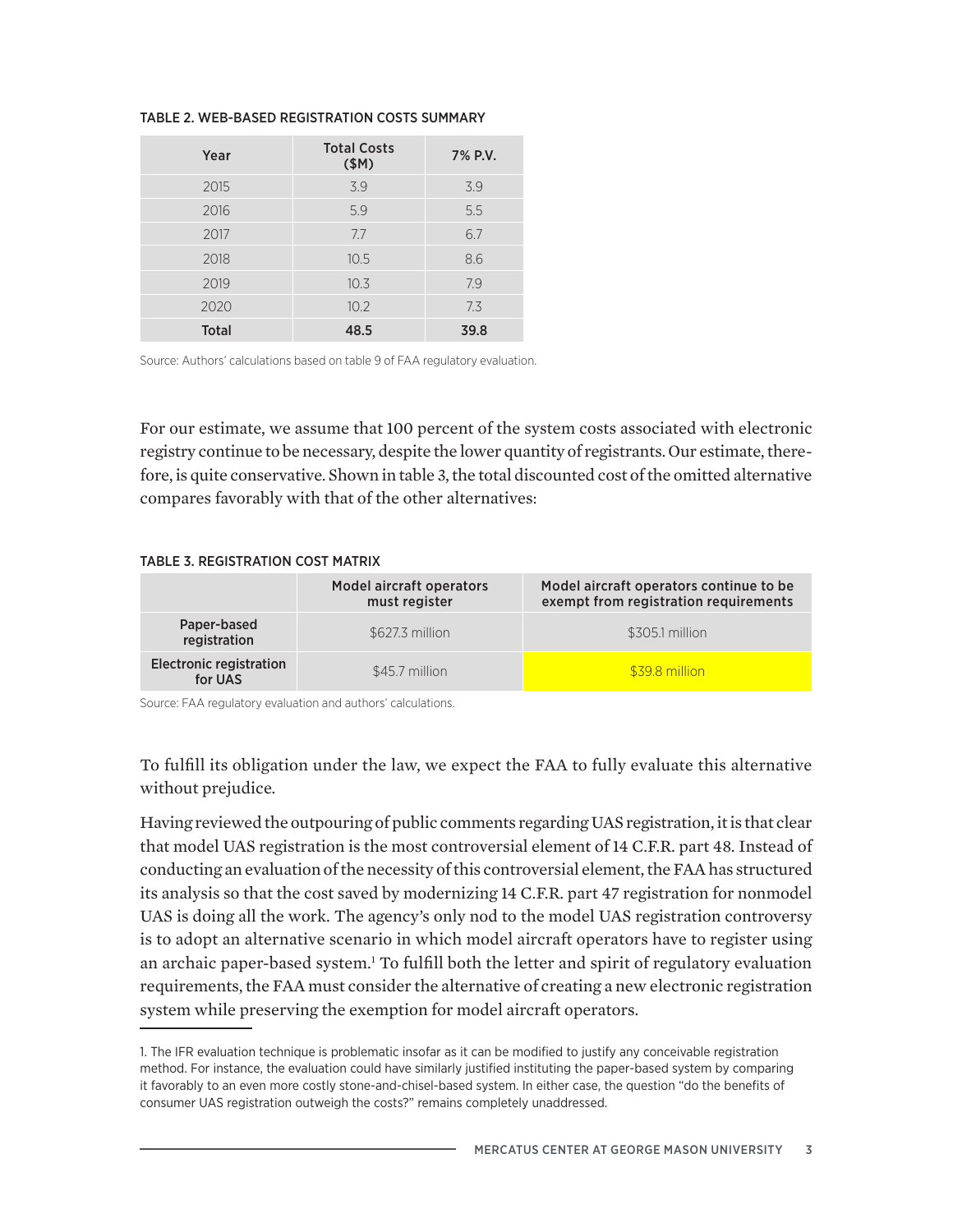# 2. The cited benefits of model UAS operator registration are low.

The only quantitative benefit that the FAA cites for the IFR is the cost savings versus the paper-based system of registration currently in place. Since this is on the cost side of the ledger already, it is important not to double-count the cost savings as a benefit. Therefore, the FAA has in actuality posited zero quantitative benefits of small UAS (sUAS) registration. As we argue above, the cost is lowest in the alternative in which model aircraft continue not to have to register, and therefore, by the FAA's reckoning, this is the alternative in which the quantitative benefits are the highest.

In addition to the lack of genuine quantitative benefits, the FAA posits several kinds of unmeasurable qualitative benefits associated with mandatory sUAS registration. Qualitative benefits are benefits nonetheless, and we do not object in principle to them being counted as such. However, the qualitative benefits cited by the FAA remain somewhat dubious. The agency argues that registration will have two primary qualitative benefits: improving the liability and enforcement system for UAS and aiding the agency's education efforts.

The argument that mandatory registration will internalize safety externalities by improving liability and enforcement rests on the assumption that owners of drones involved in accidents are difficult to identify. The IFR states: "Taking enforcement action requires identifying an individual or entity responsible for the operation. That is often difficult due to the nature of sUAS operations." Yet in the vast majority of instances, owners of downed sUASs are readily identified even without a registration system in place. The FAA requested information from various law enforcement agencies and notes: "We received feedback that the majority of incidents do not require extensive amounts of time to track down sUAS owners, as they are normally with the sUAS or self-identify if the device crashes." Only in "a very limited number of incidents" did the owner not try to retrieve the crashed sUAS. Therefore, the qualitative benefits of this additional enforcement capability are inescapably "very limited" as well.

In addition, throughout the docket the FAA warns of the danger of sUAS by citing incidents in which the aircraft didn't crash. For example, it cites an instance in which a drone flew within a quarter of a mile of a commercial jet between eight and thirteen miles away from Newark Liberty Airport, at an altitude between 2,000 and 3,000 feet. Registration is useless for improving enforcement against these sorts of incidents. Reading a drone's serial or registration number at that height and speed is likely impossible. There is also the possibility that such deliberate lawbreakers would not comply with the registration requirement in the first place. In no way is the FAA's registration requirement likely to improve accountability for this kind of incident.

Mandatory registration will not meaningfully improve the accountability of operators either of drones that crash (who are likely to be identified even without a registry) or of drones operating dangerously that do not crash (which will remain difficult to identify). Consequently, the weight of evidence shows that mandatory registration will not serve to correct any market failure owing to limited accountability.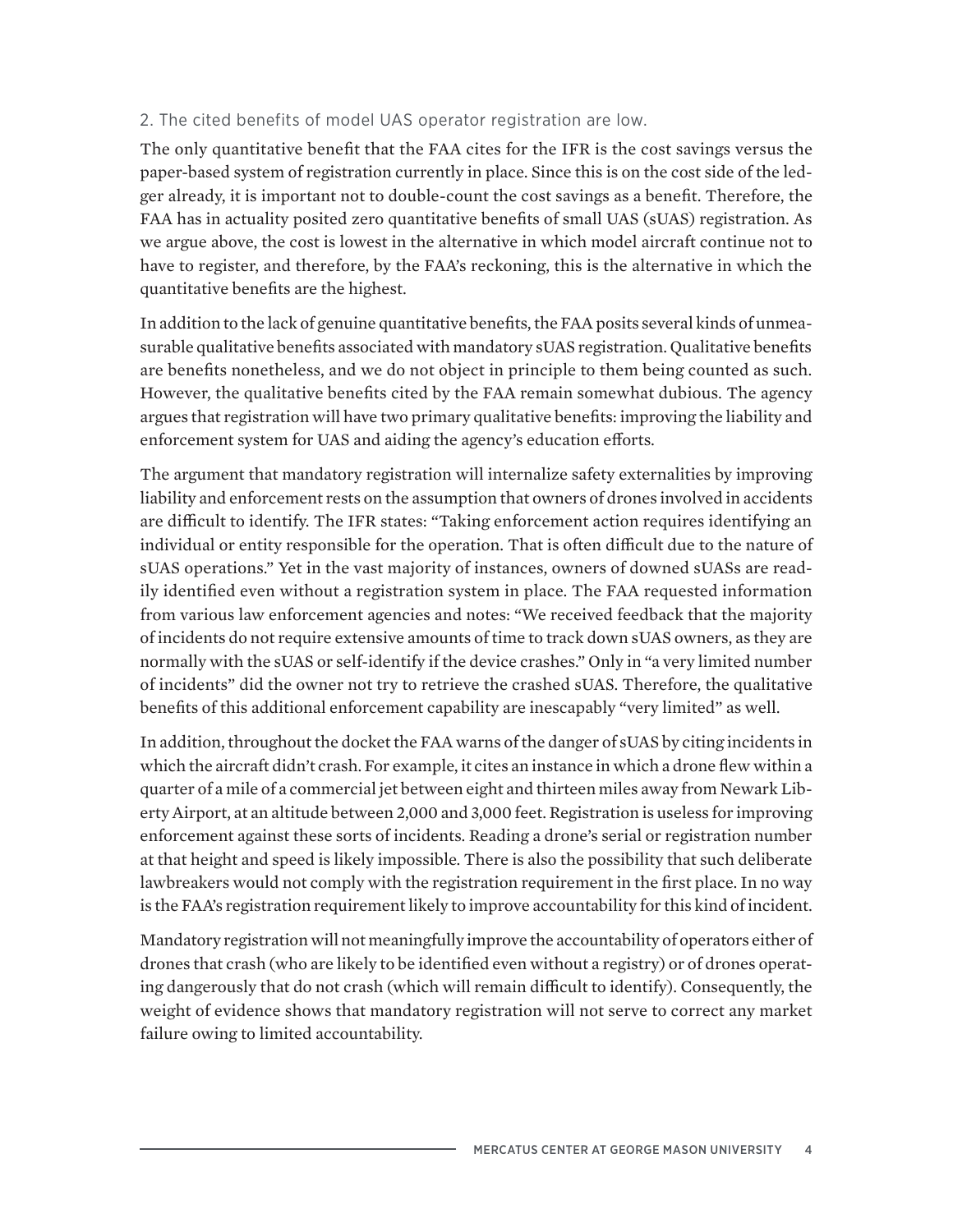In addition to accountability concerns, the FAA cites as a qualitative benefit two separate aspects of user education that may be enabled through the registration system. First, the agency plans to present basic safety information to users who attempt to register and require them to acknowledge the information to proceed. Second, the agency expresses the possibility of using the information in the registry to conduct further educational outreach.

Will presenting basic safety information at the time of registration increase UAS safety? The five minutes that the FAA estimates it will take to register a noncommercial UAS operator "includes the time necessary to read the education materials that will be provided through the online registration system." It additionally says that "each registrant will need to acknowledge having read, and state their intent to follow, guidance presented on a single screen of information before completing their registration process." While we support educational efforts as an alternative to UAS regulation, we find it doubtful that inserting a single screen between eager hobbyists and their desire to fly their new toys will result in close reading of the safety information presented. Nor is it likely to produce much additional safety. It cannot possibly compare against the millions of dollars in added costs associated with requiring hobbyists to register.

The FAA also says that it intends to use the registry to target their educational efforts on an ongoing basis. These still-hypothetical efforts need their own benefit-cost analysis before we can even be sure that they are net benefits. The mere option value that the registry provides necessarily is a small fraction of whatever net benefits are ultimately calculated. Again, the alleged benefit is not even on the order of the relevant costs.

In addition, we believe the FAA's educational efforts are already well served through other means, such as the agency's new B4UFLY smartphone application, as well as private-sector informational applications such as AirMap. Consequently, we strongly discount the FAA's claims that the registry will produce educational benefits.

# 3. The qualitative costs of model UAS operator registration are likely substantial.

The FAA estimates the quantitative costs of three alternatives, and it discusses some hypothetical qualitative benefits—but it does not consider any qualitative costs. While estimating the qualitative costs of the new registration requirement for modelers can be challenging, two such costs are likely substantial enough to warrant further investigation: The disincentive effect of charging a fee, and the privacy implications of having a public-record registration database of UAS owners.

*The effect of fees on compliance with registration requirements.* In the IFR regulatory evaluation, the FAA acknowledges that "fees and transfers can create incentives for behavior change," yet the agency makes no attempt to quantify these behavior changes. We believe the disincentive effect of charging a fee of any size may be quite large. We have two reasons for this belief. First, a large number of public comments express concern a fee will dissuade UAS uptake and registration compliance. Second, the final report of the Recommendation Task Force advises for similar reasons that registration be free or equal to the *de minimis* rate of \$0.001, should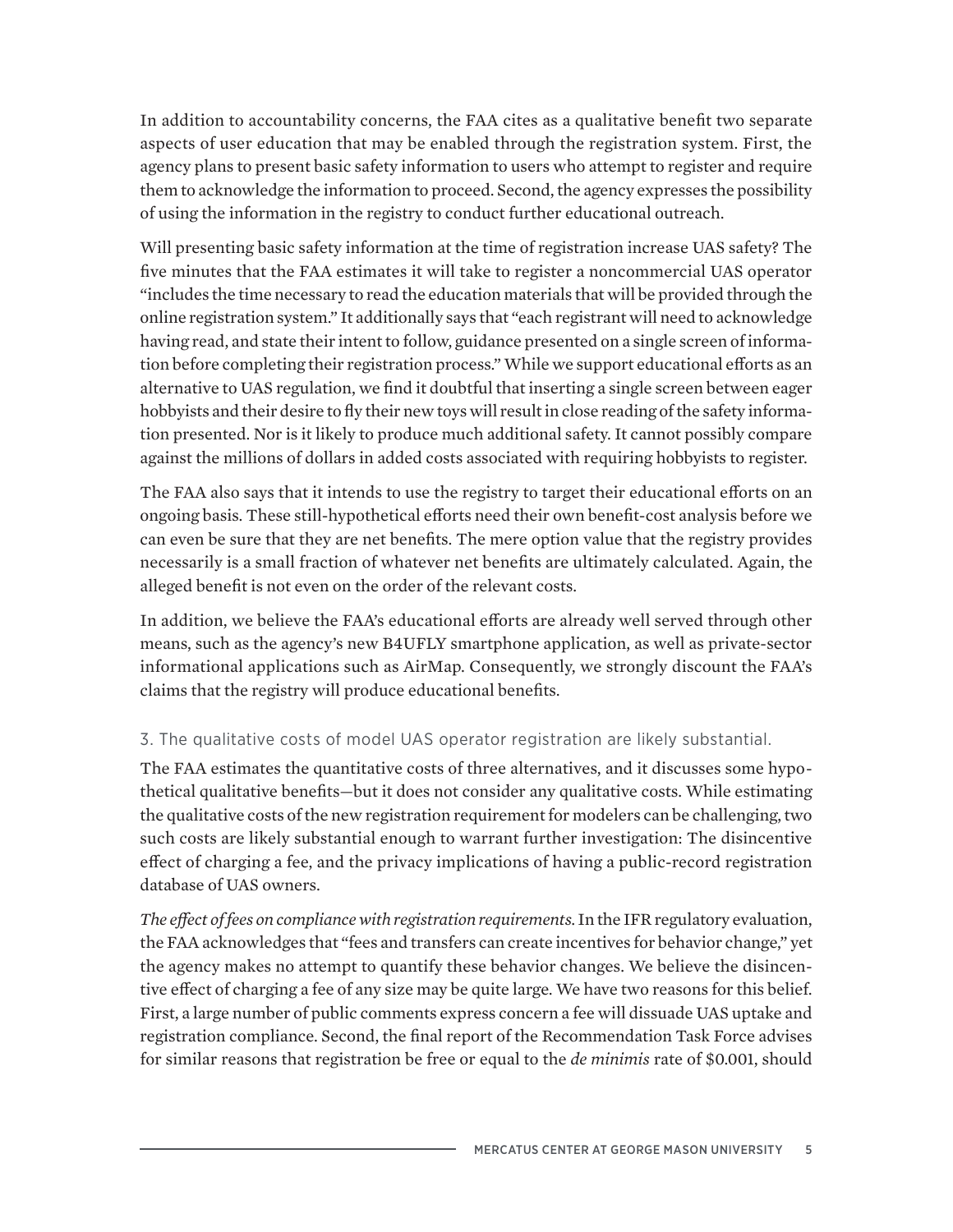a fee be required by statute. Research from behavioral economics suggests that even the *de minimis* rate may be too high, as a price of "zero" appears to have special properties. That is, offering goods or services for free generates significantly different behavior than when a payment process is required, even while holding objective transaction costs constant.<sup>2</sup>

At present it costs modelers \$5 to register, with renewal every three years. The fee is designed to help cover the system costs of setting up and administering the registry. Nonetheless, the estimates contained in the IFR suggest that system costs per registration will only be near \$5 in the first two years, falling thereafter to less than \$1 per registration. Shown in table 4, this is evidence the FAA can afford to reduce or eliminate the registration fee.

| Year | <b>Registrations</b><br>(000s) | <b>System Costs</b><br>\$M) | <b>System Costs per</b><br>Registration<br>$($ \$) |
|------|--------------------------------|-----------------------------|----------------------------------------------------|
| 2015 | 979                            | 3.9                         | 4.0                                                |
| 2016 | 888                            | 5.0                         | 5.6                                                |
| 2017 | 2,891                          | 3.2                         | 1.1                                                |
| 2018 | 3,534                          | 3.4                         | 1.0                                                |
| 2019 | 3,384                          | 3.0                         | 0.9                                                |
| 2020 | 3,666                          | 2.6                         | O <sub>7</sub>                                     |

### TABLE 4. REGISTRATIONS AND SYSTEM COSTS, 2015–2020

Source: Authors' calculations based on tables 2 and 9 of the FAA regulatory evaluation.

*Privacy costs.* In the near future the UAS registry will allow queries using an operator's unique identifier to return name and home address information. This is in keeping with 14 C.F.R. part 48, which makes aircraft registrations part of the public record. While the registry is unlikely to be fully searchable (i.e., by every variable), nonetheless it will likely be easy for a web scraper to extract the full data set and ultimately convert it into a fully searchable form. This creates an intrinsic privacy concern for consumers and commercial operators alike, in addition to the tangible harm it may have on compliance. Even though these costs are likely unavoidable under current law, they are owed a careful consideration, if not estimation, by the FAA.

<sup>2.</sup> For example, one set of experimental results indicate "individuals seem to act as if pricing a good as free not only decreases its cost, but also adds to its benefits." Dan Ariely and Krsitina Shampan'er, "How Small is Zero Price? The True Value of Free Products" (FRB of Boston Working Paper No. 06-16, Federal Reserve Bank of Boston, Boston, MA, October 2006).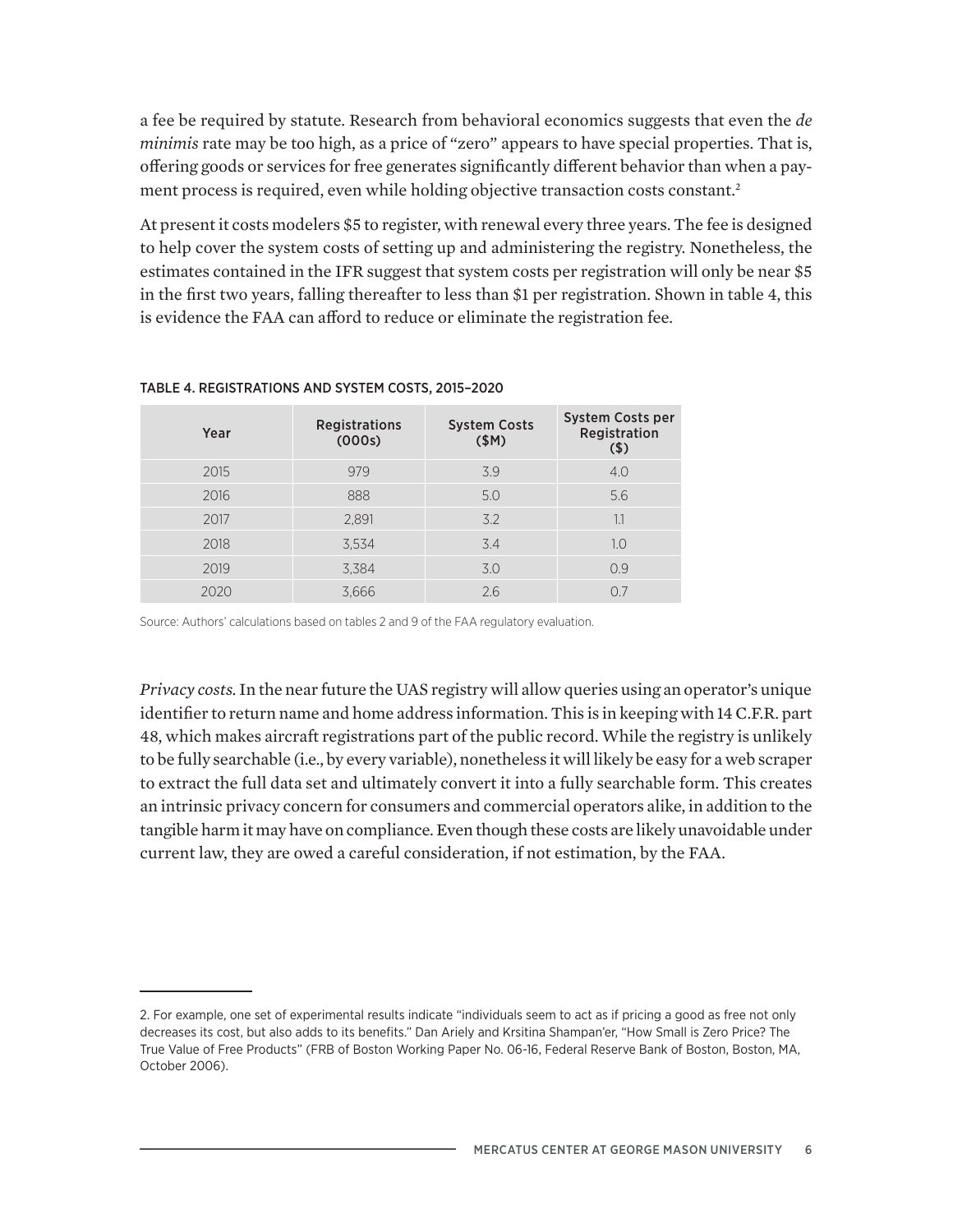# EXPANSION OF THE REGISTRATION REQUIREMENT REMAINS ILLEGAL UNDER SECTION 336 OF FMRA

As we noted in our previous comment, section 336 of the FAA Modernization and Reform Act (FMRA) provides that "notwithstanding any other provision of law relating to the incorporation of unmanned aircraft systems into Federal Aviation Administration plans and policies . . . the Administrator of the Federal Aviation Administration may not promulgate any rule or regulation regarding a model aircraft" as long as certain conditions are met by those aircraft.

In response, the FAA argued that, "While section 336 bars the FAA from promulgating new rules or regulations that apply only to model aircraft, the prohibition against future rulemaking is not a complete bar on rulemaking and does not exempt model aircraft from complying with existing statutory and regulatory requirements. As previously addressed, Public Law 112- 95 identifies model aircraft as aircraft and as such, the existing statutory aircraft registration requirements implemented by part 47 apply."

We agree with the FAA that "the prohibition against future rulemaking is not a complete bar on rulemaking." Instead, our position is that although the FAA may have authority to require noncommercial UAS operators to register their aircraft, it most certainly does not have authority to do so *in the context of its plans and policies relating to its required integration of UAS into the airspace under FMRA*. We reject the FAA's interpretation that section 336 only bars new rules that apply only to model aircraft. Congress clearly intended that FMRA not be used as a pretext to diminish the freedom from regulatory burdens that modelers have heretofore enjoyed. Both that intent and the plain language of the statute contradict the FAA's interpretation.

Moreover, while the FAA has existing authority to register aircraft, 14 C.F.R. part 48 requires registration of drone *operators* effective December 21, 2015. Registration of operators has no basis in existing law, underscoring the IFR as a new regulation regarding model aircraft. The authority to register aircraft comes from 49 U.S. Code § 44103, which states:

On application of the owner of an aircraft that meets the requirements of section 44102 of this title, the Administrator of the Federal Aviation Administration shall— (A) register the aircraft; and (B) issue a certificate of registration to its owner.

Thus not only does the U.S. Code clearly refer to registration of aircraft, not persons, it also removes any doubt by separately referring to the owner as the recipient of the registration certificate. The FAA has long maintained that it is not in violation of section 336, claiming it has always been at its discretion to exercise existing statutory registration requirements on model aircraft. Nonetheless, whatever the practical merits of operator registration, the IFR does not merely extend enforcement of existing rules to unmanned aircraft.

### **CONCLUSION**

To fulfill its obligations under Executive Order 12866, the FAA must evaluate a scenario in which electronic registration is used for non-model UAS and no registration is required of